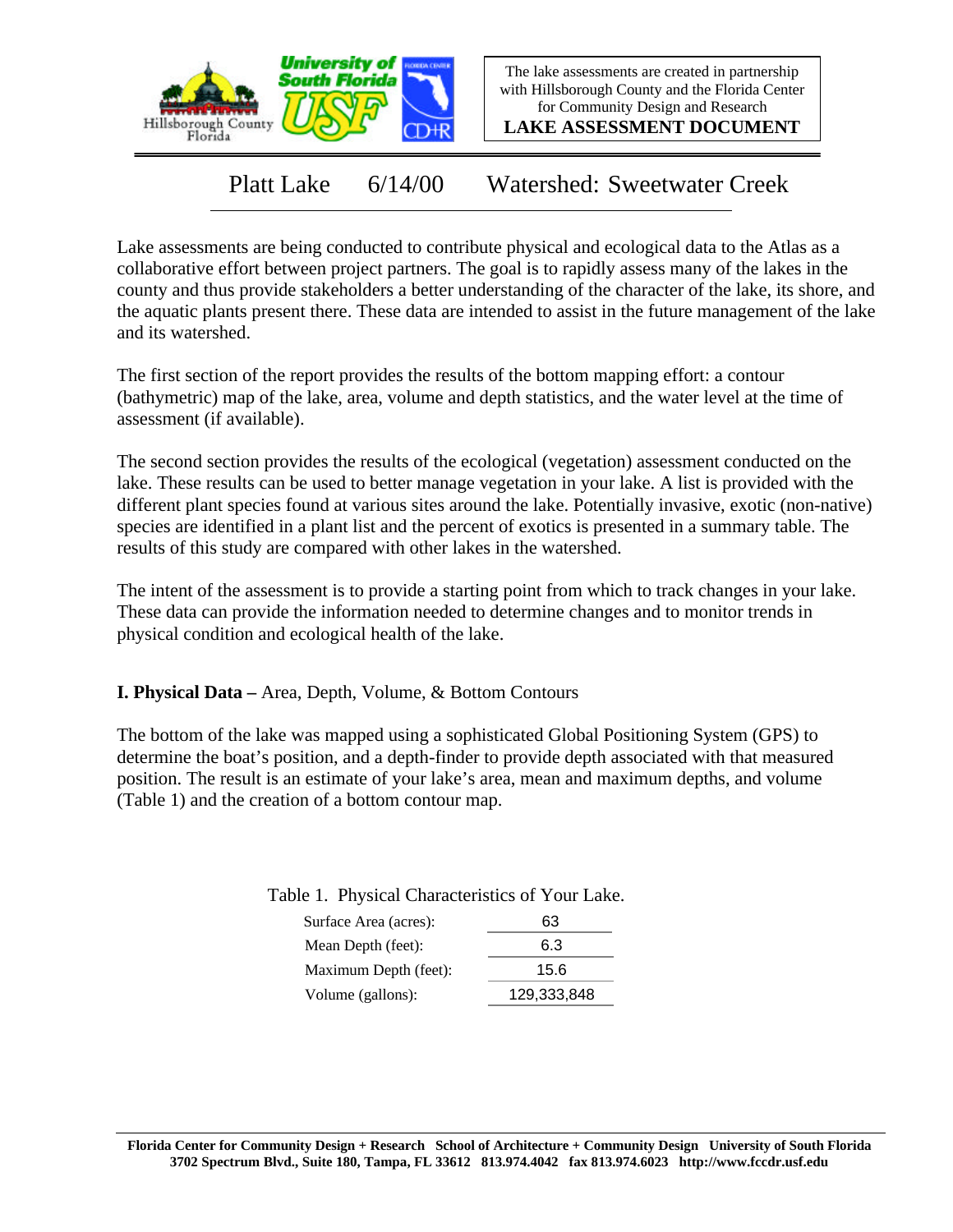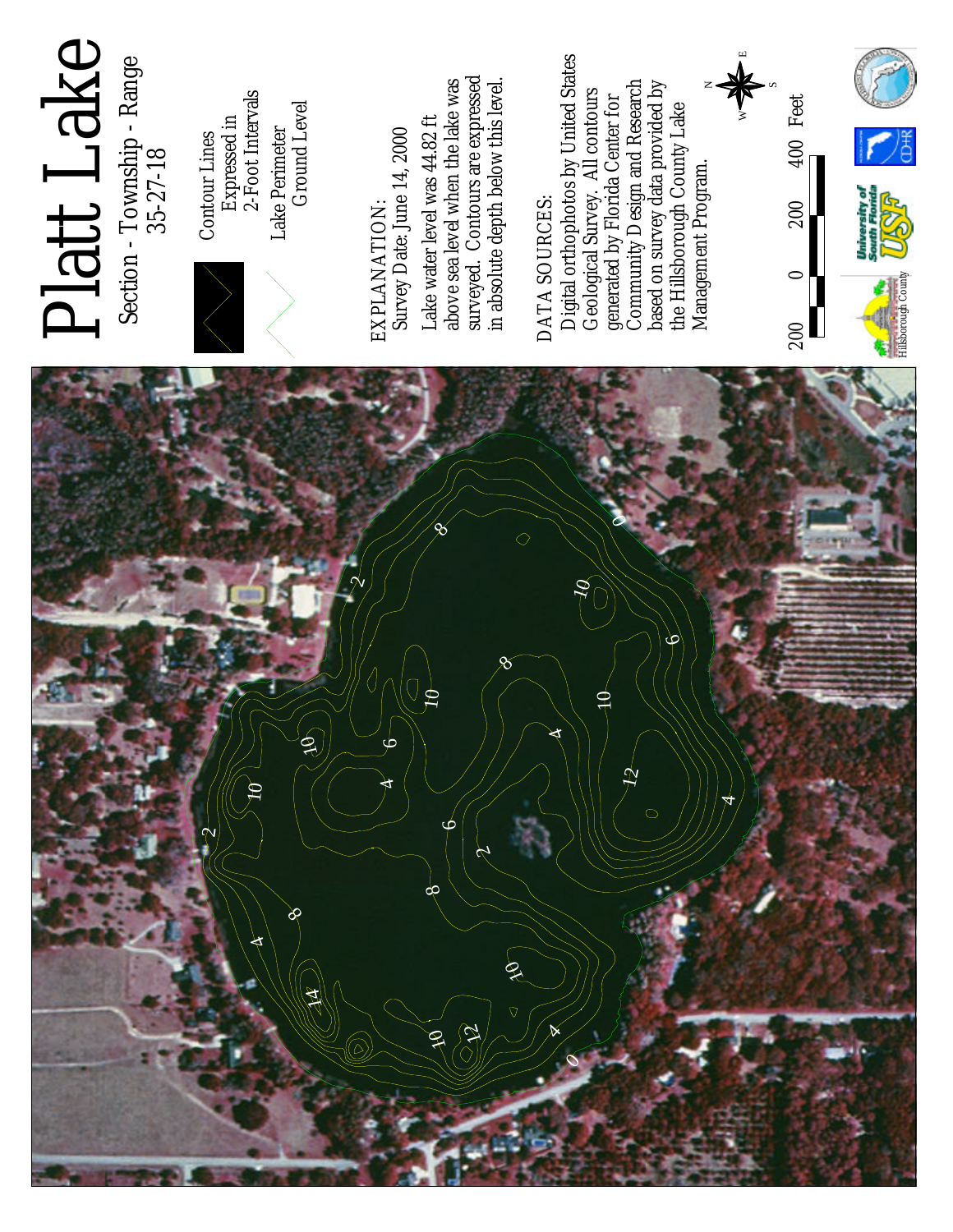

**LAKE ASSESSMENT DOCUMENT**

## Platt Lake 6/14/00 Watershed: Sweetwater Creek

## **II. Ecological Data**

Aquatic Plant Survey

Approximately equispaced sites are haphazardly mapped around the lake and the aquatic plants at each site are surveyed. The total number of species from all sites is used to approximate the total diversity of aquatic plants and the percent of invasive-exotic plants on the lake and in the watershed (Table 2). Many of these plants are considered ecologically harmful, as they tend to out-compete native species. Such "nuisance" plants can also make boating and other recreational activities difficult or impossible. The common and scientific names of plant species found on your lake are listed in Table 3.

> Table 2. Comparison of species diversity between your lake and other assessed lakes located within your watershed.

|                        |     | Platt Lake Sweetwater Creek |
|------------------------|-----|-----------------------------|
|                        |     | (Average)                   |
| Number of Taxa:        | 23  | 30                          |
| Percent Exotic Plants: | 13% | 15%                         |

Table 3. Botanical and common names of the most commonly found plants on your lake. Percent frequency (of occurence), habit (location where found), status (native or exotic), and EPPC status are provided.

| Common Name                            | <b>Plant Species</b>      | Frequency | Habit     | <b>Status</b>  | <b>EPPC</b> |
|----------------------------------------|---------------------------|-----------|-----------|----------------|-------------|
| Spatterdock, Yellow Pondlily           | Nuphar lutea var. advena  | 90%       | Floating  | Native         | <b>NL</b>   |
| Cypress                                | Taxodium spp.             | 90%       | Emergent  | Native         | NL.         |
| Maidencane                             | Panicum hemitomon         | 70%       | Emergent  | Native         | NL.         |
| Southern Red Maple                     | Acer rubrum var. trilobum | 60%       | Emergent  | Native         | NL.         |
| <b>Bladderwort</b>                     | Utricularia spp.          | 60%       | Submersed | Native         | <b>NL</b>   |
| Torpedo Grass                          | Panicum repens            | 50%       | Emergent  | Exotic         |             |
| Cattails                               | Typha spp.                | 50%       | Emergent  | Native         | NL          |
| Algal Mats, Floating                   | Algal spp.                | 40%       | Floating  | <b>Unknown</b> | Unknow      |
| Southern Waternymph                    | Najas guadelupensis       | 40%       | Submersed | Native         | NL.         |
| Laurel Oak; Diamond Oak                | Quercus laurifolia        | 40%       | Emergent  | Native         | NL.         |
| <b>Atlantic White Cedar</b>            | Chamaecyparis thyoides    | 30%       | Emergent  | Native         | <b>NL</b>   |
| Sedge                                  | Cyperus spp.              | 30%       | Emergent  | Unknown        | NL.         |
| Baldwin's Spikerush, Roadgrass         | Eleocharis baldwinii      | 30%       | Submersed | Native         | NL.         |
| Fourpetal St. John's-Wort              | Hypericum tetrapetalum    | 30%       | Emergent  | Native         | <b>NL</b>   |
| Common Waterweed                       | Egeria densa              | 20%       | Submersed | Exotic         | Unknow      |
| Manyflower Marshpennywort, Water Penny | Hydrocotyl umbellata      | 20%       | Emergent  | Native         | <b>NL</b>   |

Florida Center for Community Design + Research School of Architecture + Community Design University of South Florida 3702 Spectrum Blvd., Suite 180, Tampa, FL 33612 813.974.4042 fax 813.974.6023 http://www.fccdr.usf.edu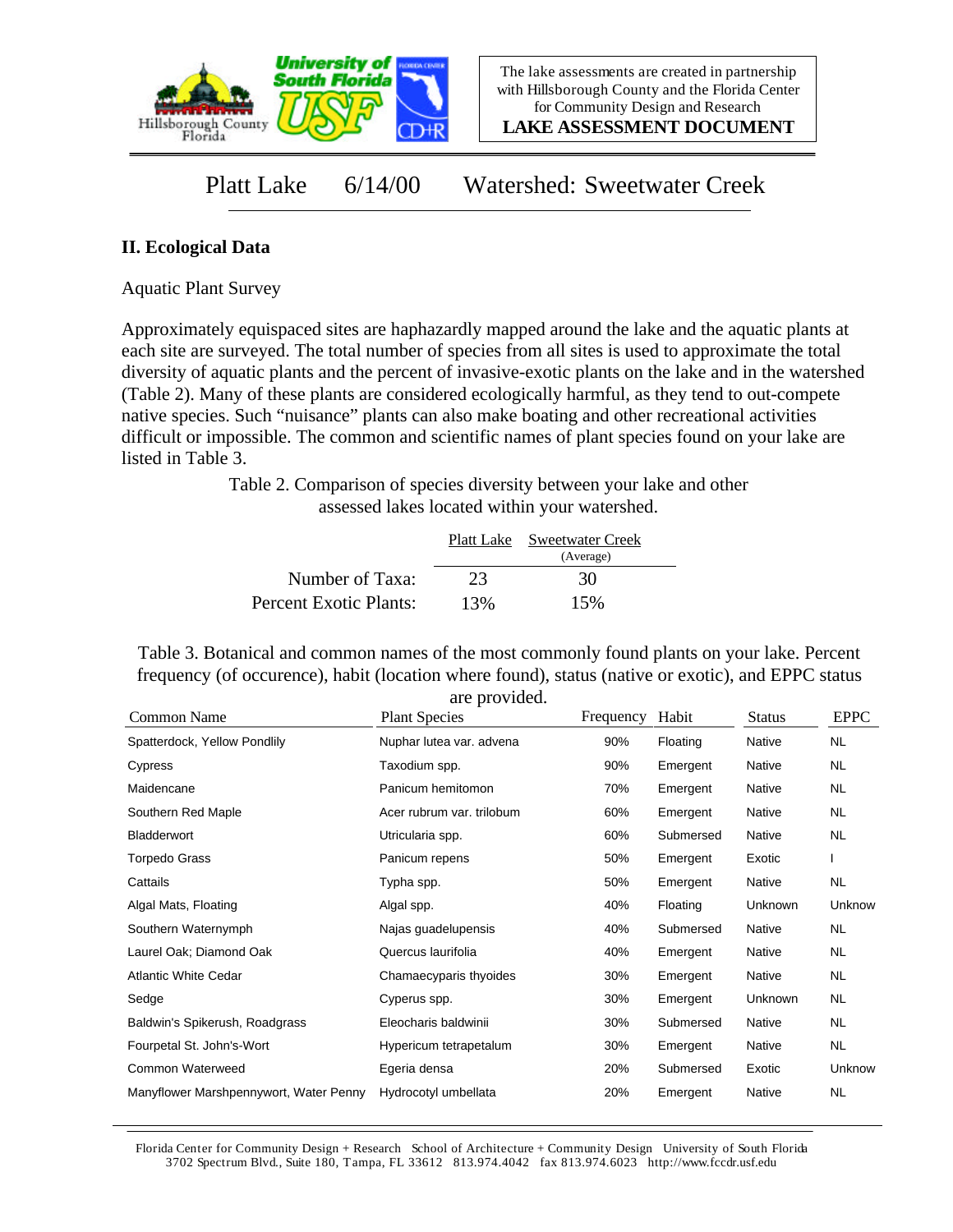## Platt Lake 6/14/00 Watershed: Sweetwater Creek

| Rush                            | Juncus spp.             | 20% | Emergent  | <b>Native</b> | NL.       |
|---------------------------------|-------------------------|-----|-----------|---------------|-----------|
| Water Primroses, Primrosewillow | Ludwigia spp.           | 20% | Emergent  | Unknown       | NL.       |
| Willow                          | Salix spp.              | 20% | Emergent  | Native        | NL.       |
| Rush Fuirena                    | Fuirena spp.            | 10% | Emergent  | Native        | NL.       |
| Punk Tree, Melaleuca            | Melaleuca guinguenervia | 10% | Emergent  | Exotic        |           |
| Stonewort                       | Nitella spp.            | 10% | Submersed | Native        | NL.       |
| Pickerel Weed                   | Pontederia cordata      | 10% | Emergent  | Native        | <b>NL</b> |

Florida Center for Community Design + Research School of Architecture + Community Design University of South Florida 3702 Spectrum Blvd., Suite 180, Tampa, FL 33612 813.974.4042 fax 813.974.6023 http://www.fccdr.usf.edu